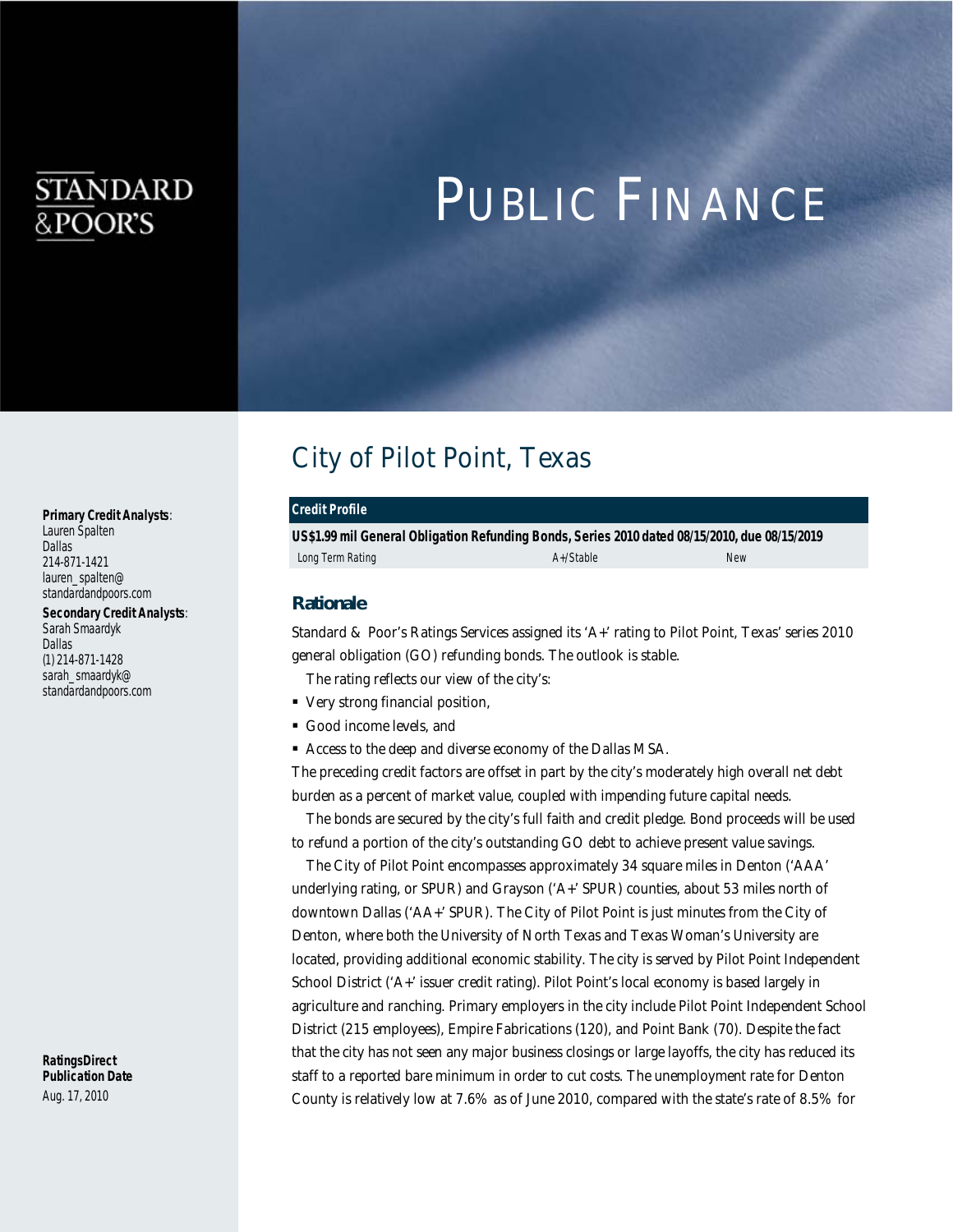the same time. The local residential market has remained relatively stable in recent years, with minimal foreclosure activity, and the average home price has held steady at approximately \$118,000. With very few remaining vacant lots available within the city, officials reportedly hope to add lots to attract additional city development. Income levels for Pilot Point are good, in our view, with median household effective buying income at 109% and 107% of the state and nation, respectively.

Pilot Point's assessed value (AV) has increased by about 13% from fiscal 2007 to \$202.3 million in fiscal 2009. AV for fiscal 2010, however, declined by approximately 2.9% to about \$196.4 million, which city officials attribute to the effects of the economic downturn. The city's certified fiscal 2011 AV has increased to approximately \$187.9 million. There is no concentration in the tax base, with the 10 leading taxpayers accounting for about 9.9% of AV for fiscal 2010. Market value is adequate at \$38,921 per capita.

The city's financial position is very strong, in our view. Following two years of drawdowns on the city's general fund balance, the city ended fiscal 2009 with a surplus of approximately \$434,295, bringing the city's unreserved general fund balance to approximately \$550,000, or a very strong 19% of operational expenditures. City officials plan to build the city's unreserved general fund balance to 22% of operations by the end of fiscal 2011, and to ultimately reach the city's reserve policy of three months' operating expenses, or 25% of expenditures, by fiscal 2012. For fiscal 2010, the city anticipates an additional surplus in the general fund despite a shortfall in budgeted sales tax revenues. Sales tax revenues also declined by about 19% between fiscals 2008 and 2009 Despite the shortfall in fiscal 2010 sales tax revenues, the city reports that these revenues have shown signs of improvement over the past three months. City officials plan to adopt a balanced budget for fiscal 2011. The city currently levies a property tax rate of 64 cents per \$100 of AV for fiscal 2010.

Pilot Point's management practices are considered "standard" under Standard & Poor's Financial Management Assessment (FMA) methodology, indicating the finance department maintains adequate policies in some, but not all, key areas. Key practices include conservative budgeting, quarterly reports to the council regarding year-to-date revenues and expenditures, and a formal goal of maintaining three months' operating expenditures in reserve. Management lacks formalized policies in the areas of longterm financial planning, long-term capital planning, and debt management.

Including the current issuance, the city's overall net debt burden is moderately high, in our view, at about 7.3% of market value for fiscal 2010, or a moderate \$2,856 per capita. Debt service carrying charges for fiscal 2009 were 18% of expenditures. Amortization of the city's debt burden is rapid, with approximately 92% of the total debt burden retiring over the next 10 years, and all debt scheduled to retire by 2022. The city is in the process of identifying its future capital needs through the development of a capital improvement plan and may issue additional debt in the fall of 2010.

#### *Outlook*

The stable outlook reflects our expectation that city officials will remain committed to the maintenance of the city's healthy financial reserve levels. The outlook also reflects our opinion that the city will continue to benefit economically from its proximity to the Denton MSA.

#### *Related Criteria And Research*

USPF Criteria: GO Debt, Oct. 12, 2006